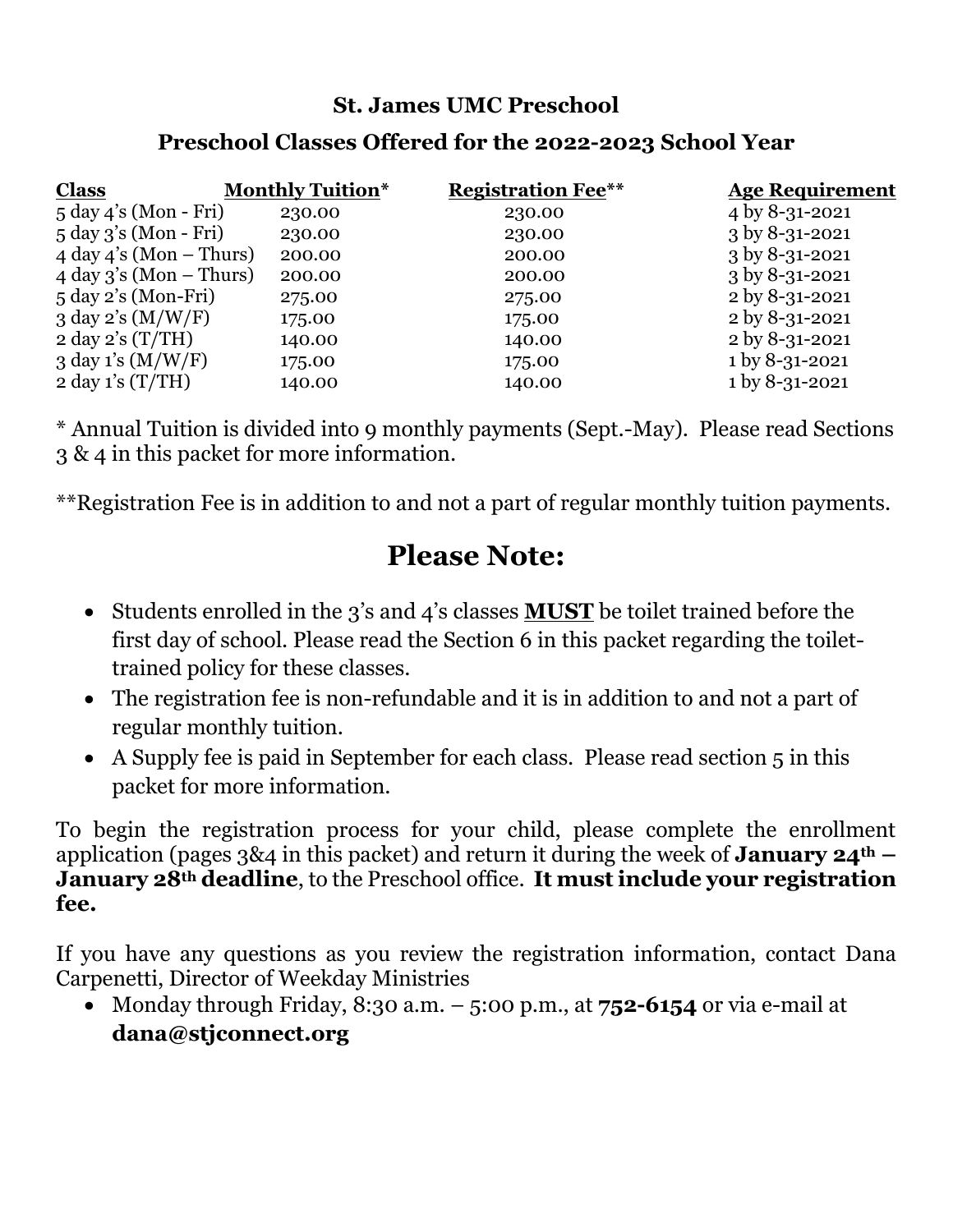## St. James UMC Preschool 2022-2023 School Year Important Information & Policies

#### **Section 1: Admission and Age Requirement**

**Admission** is open to all children without regard to race, color, or religious affiliation. Since we are a ministry of St. James United Methodist Church, we will ask that all children participate in chapel on one day during the week.

**Admission age and policy for class placement:** Children will be placed in classes based on their age as of August 31 of the current school year. There is a one-week leeway on either side of that date for parent and teacher discretion.

#### **Section 2: Application and Registration**

We are delighted with our preschool's popularity, and we are honored to have such a positive reputation within our church and community. In an effort to keep up with our ever growing weekday preschool program, St. James has adopted registration policies that will afford each prospective applicant, equality in the enrollment process. This process allows parents who cannot be present at the time of registration, the same opportunity for enrollment. We have taken care and time to research other preschool's registration processes, and we have found the lottery method to be most accommodating to the needs of our current and prospective students.

The lottery will work by adhering to the following registration tiers:

- 1. Teacher's children
- 2. Church members who are currently enrolled and their siblings
- 3. Currently enrolled students and their siblings
- 4. Church members not currently enrolled
- 5. Public

**Currently enrolled families will submit their applications the week of January 24th – January 28, 2022. If the lottery is necessary it will be at 12:30 pm January 28, 2022. Former families will have an enrollment period beginning January 31st at 9:30 am through February 2, 2022 at 12:30 pm. On February 3, 2022 Registration will open to the public at 9:30 am.** Each student needs their own completed application. For church members and public applicants, applications can be picked up at the church office or can be downloaded by logging onto the church website at stjconnect.org. A new policy for teachers has also been adopted. We understand that circumstances may prevent you from returning to teach at St. James once you have enrolled your child. Therefore, in the event that your contract becomes null and void following the lottery process, your child will be taken out of the class for which he was enrolled and placed on the waiting list for that class.

#### **Section 3: Registration Fee**

A registration fee equal to one month's tuition is payable at the time you confirm your enrollment. This is a one-time fee that is **non-refundable**. *It is in addition to and not a part of regular monthly tuition payments*. The registration fee reserves your child's spot in a class and is used to cover each new school year's startup costs. If you have questions about registration payments, please contact the school director. If you register prior to the first day of school, the registration fee is the only money due at the time you confirm your child's enrollment. The first month's tuition payment is due the first day of school in September. If a student enrolls after the beginning of a new school year, the registration fee is still required and will be prorated based on the remaining months in the school year. Enrollment on the first day of school or later will require payment of both the registration fee (prorated depending on enrollment date) AND the tuition for the month in which the student begins attending. Registration fee terms apply to all enrolling students throughout the school year.

The registration fee is equal to one month's tuition:

• 2 day - \$140; 3 day - \$175; 4 day - \$200; 5 day - \$230; 5 day 2's - \$275